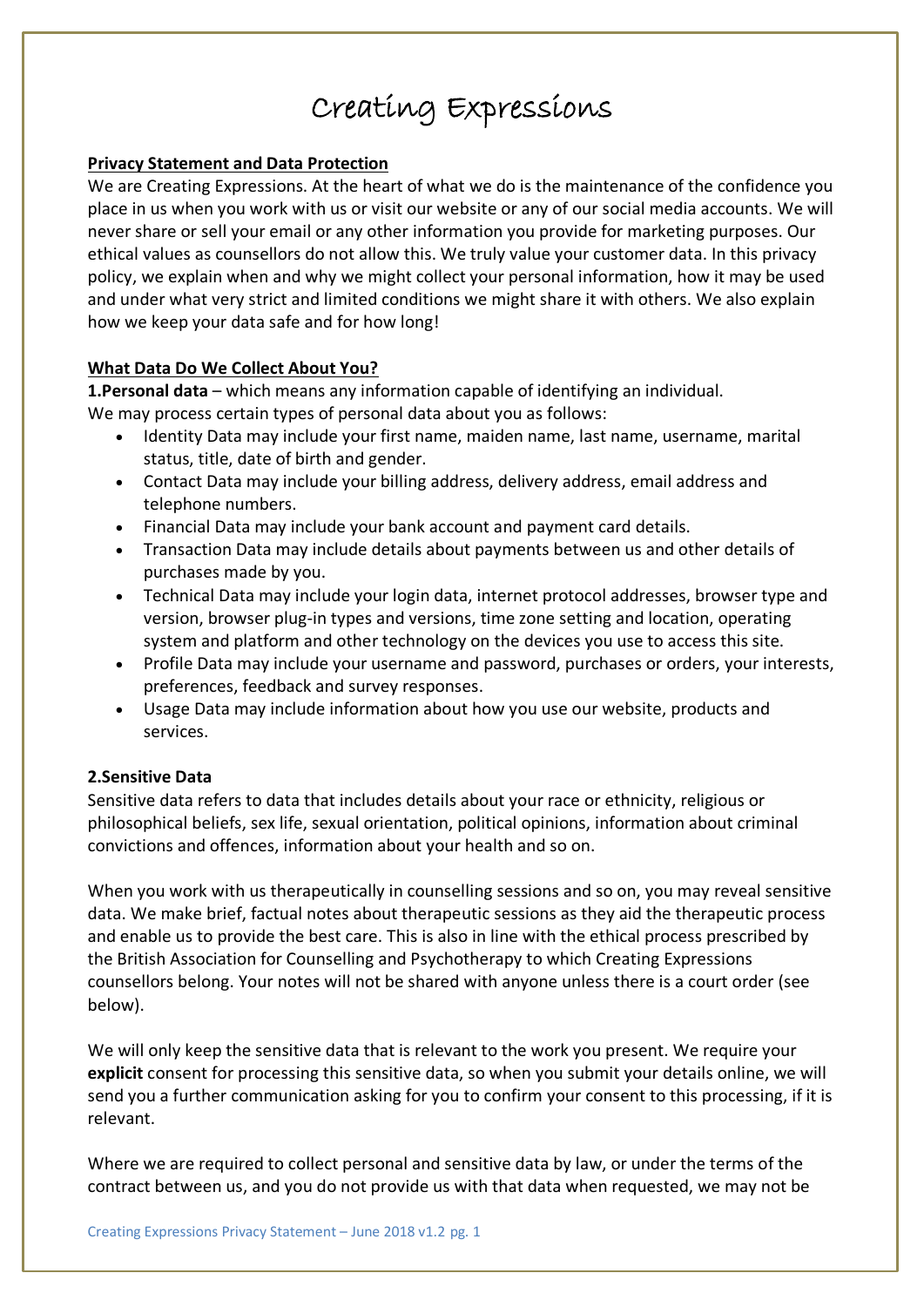able to perform the contract (that is, to work therapeutically with you or deliver the services you require).

## **How We Collect Your Personal Data**

We collect data about you through a variety of different methods including:

## *Direct interactions*:

You may provide data by filling in forms with us or by communicating with us by post, phone, email or otherwise, including when you:

- order our services;
- create an account on our site;
- subscribe to our service;
- request that we send resources to you; or
- give us feedback.

# *Automated technologies or interactions*:

As you use our site, we may automatically collect Technical Data about your equipment, browsing actions and usage patterns. We collect this data by using cookies, server logs and similar technologies (see below).

We may also receive Technical Data about you if you visit other websites that use our cookies (see below for more information about **cookies**).

## **How We Use Your Personal Data**

We will only use your personal data when we are legally allowed to do so. The most common uses of your personal data are:

- Where we need to perform the contract between us.
- Where we need to comply with a legal or regulatory obligation.
- Where it is necessary for legitimate interests (or those of a third party) providing your interests and fundamental rights are not impacted.

# **Change of Purpose**

We will only use your personal data for the purposes for which we collected it, unless we reasonably consider that we need to use it for another reason and that reason is compatible with the original purpose. We may inform of you this change or you can contact us at Creatingexpressions2@gmail.com

# **Disclosures of Personal Data**

We *may* have to share your personal data with the parties set out below:

- Service providers who provide IT and system administration services.
- Professional advisers including lawyers and insurers, for example, who provide legal and insurance services.
- Government departments, regulators and other authorities based in the United Kingdom and other relevant jurisdictions who require reporting of processing activities in certain circumstances.

**It is very important that the information we hold about you is accurate and up to date. Please let us know if at any time your personal information changes by emailing us at:** Creatingexpressions2@gmail.com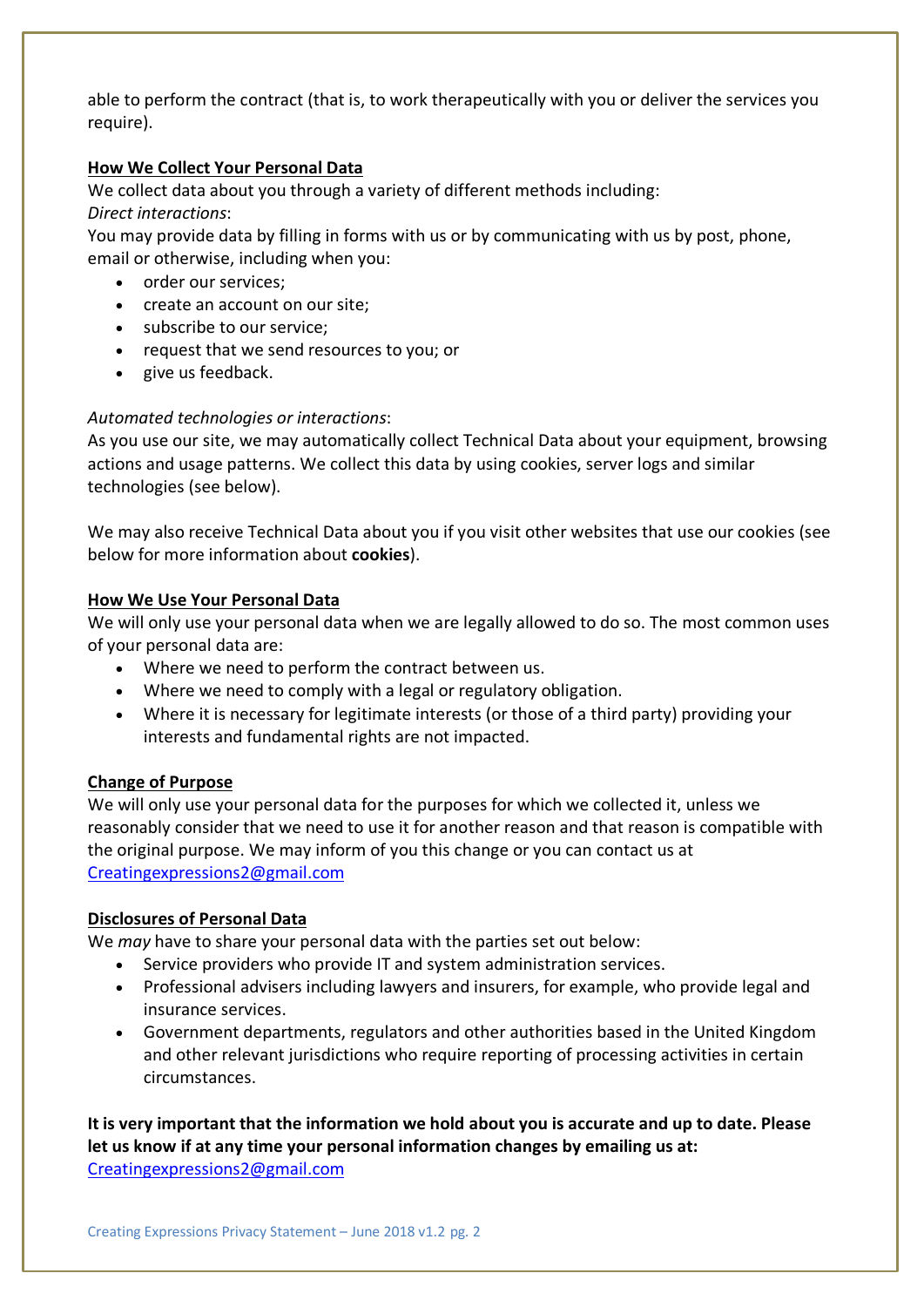#### **Our Website**

#### **Website Cookies**

This website uses cookies to enhance your experience while visiting the website. As required by the law, this website uses a cookie control system. This allows you to give explicit permission, or to deny the use of or saving of cookies on your computer or device.

#### **What are cookies?**

Cookies are small files saved to the user's computer's hard drive that track, save and store information about the user's interactions and usage of the website. This allows the website, through its server to provide the users with a tailored experience within this website.

You can set your browser to refuse all or some browser cookies, or to alert you when websites set or access cookies. If you disable or refuse cookies, please note that some parts of this website may become inaccessible or not function properly.

## **You consent to our cookies if you continue to use our website**

## **Website Visitor Tracking**

This website uses tracking software to monitor its visitors to better understand how they use it. The software will save a cookie to your computer's hard drive in order to track and monitor your usage of the website, but it will not store, save or collect your personal information.

#### **Downloads and Media Files**

Any downloadable documents, files or media made available on our website are provided to users at their own risk. While we take all precautions to make sure that only genuine downloads are available, we would advise you to verify their authenticity by using third party anti-virus software or similar applications

## **Third-party Links**

This website may include links to third-party websites, plug-ins and applications. Clicking on those links or enabling those connections may allow third parties to collect or share data about you. We do not control these third-party websites and are not responsible for their privacy statements. When you leave our website, we encourage you to read the privacy notice of every website you visit.

#### **Data Security**

We have put security measures in place to prevent your personal data from being accidentally lost, used, altered or disclosed or accessed in an unauthorised way. We also limit access to your personal data to those volunteers or contractors or certain others who have a need-to-know such data. They will only process your personal data on our instructions and they are subject to a duty of confidentiality.

We also have in place procedures to deal with any suspected personal data breach and will notify you and any applicable regulator of a breach where we are legally required to do so.

#### **Data Retention**

We will only retain your personal data for as long as necessary to fulfil the purposes we collected it for, including for the purposes of satisfying any legal, accounting, or reporting requirements. For

Creating Expressions Privacy Statement – June 2018 v1.2 pg. 3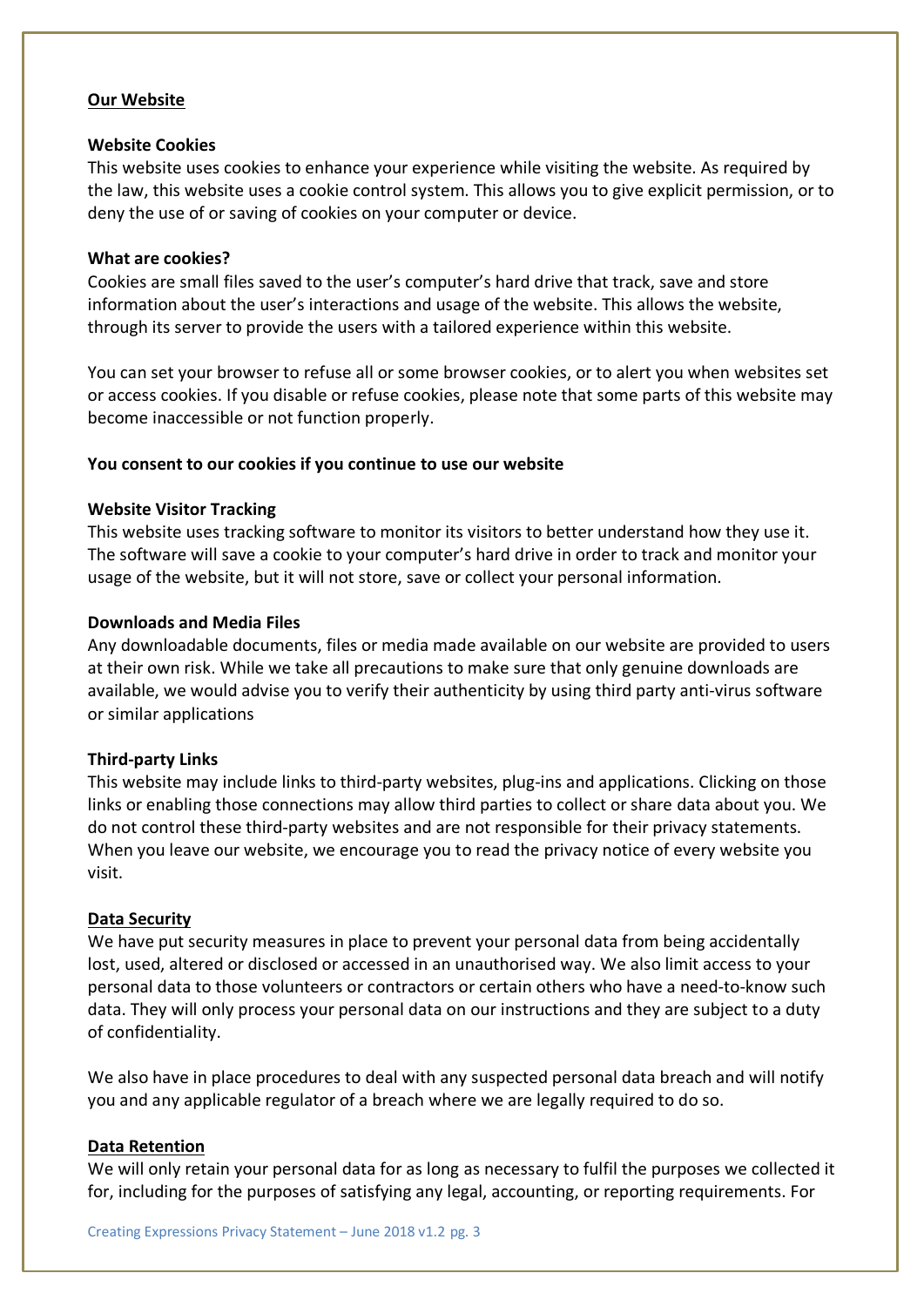example, we need to keep certain information about you for 7 years after you cease to be a client for legal purposes.

To work out the appropriate retention period for personal data, we consider the amount, nature, and sensitivity of the personal data, the potential risk of harm from unauthorised use or disclosure of your personal data, the purposes for which we process your personal data and whether we can achieve those purposes through other means, as well as the applicable legal requirements.

In some circumstances you can ask us to delete your data (see '**Your Legal Rights**' below for further information).

We may sometimes anonymise your personal data (so that it can no longer be associated with you) for research or statistical purposes. In these circumstances, we can use this information indefinitely without further notice to you.

## **Your Legal Rights**

Under certain circumstances, you have rights under data protection laws in relation to your personal data. These include the right to:

- Request access to your personal data.
- Request correction of your personal data.
- Request erasure of your personal data.
- Object to processing of your personal data.
- Request restriction of processing your personal data.
- Request transfer of your personal data.
- Right to withdraw consent.

#### You can see more about these rights at:

https://ico.org.uk/for-organisations/guide-to-the-general-data-protection-regulationgdpr/individual-rights/

If you wish to exercise any of the rights set out above, please email us: Creatingexpressions2@gmail.com

You will not have to pay a fee to access your personal data (or to exercise any of the other rights). However, we may charge a reasonable fee if your request is clearly unfounded, repetitive or excessive.

We may need to request specific information from you to help us confirm your identity and ensure your right to access your personal data (or to exercise any of your other rights). This is a security measure to ensure that personal data is not disclosed to any person who has no right to receive it. We may also contact you to ask you for further information in relation to your request to speed up our response.

We try to respond to all legitimate requests within one month. Occasionally it may take us longer than a month if your request is particularly complex or you have made a number of requests. In this case, we will notify you and keep you updated.

If you have any queries about what data we hold for you: Creatingexpressions2@gmail.com